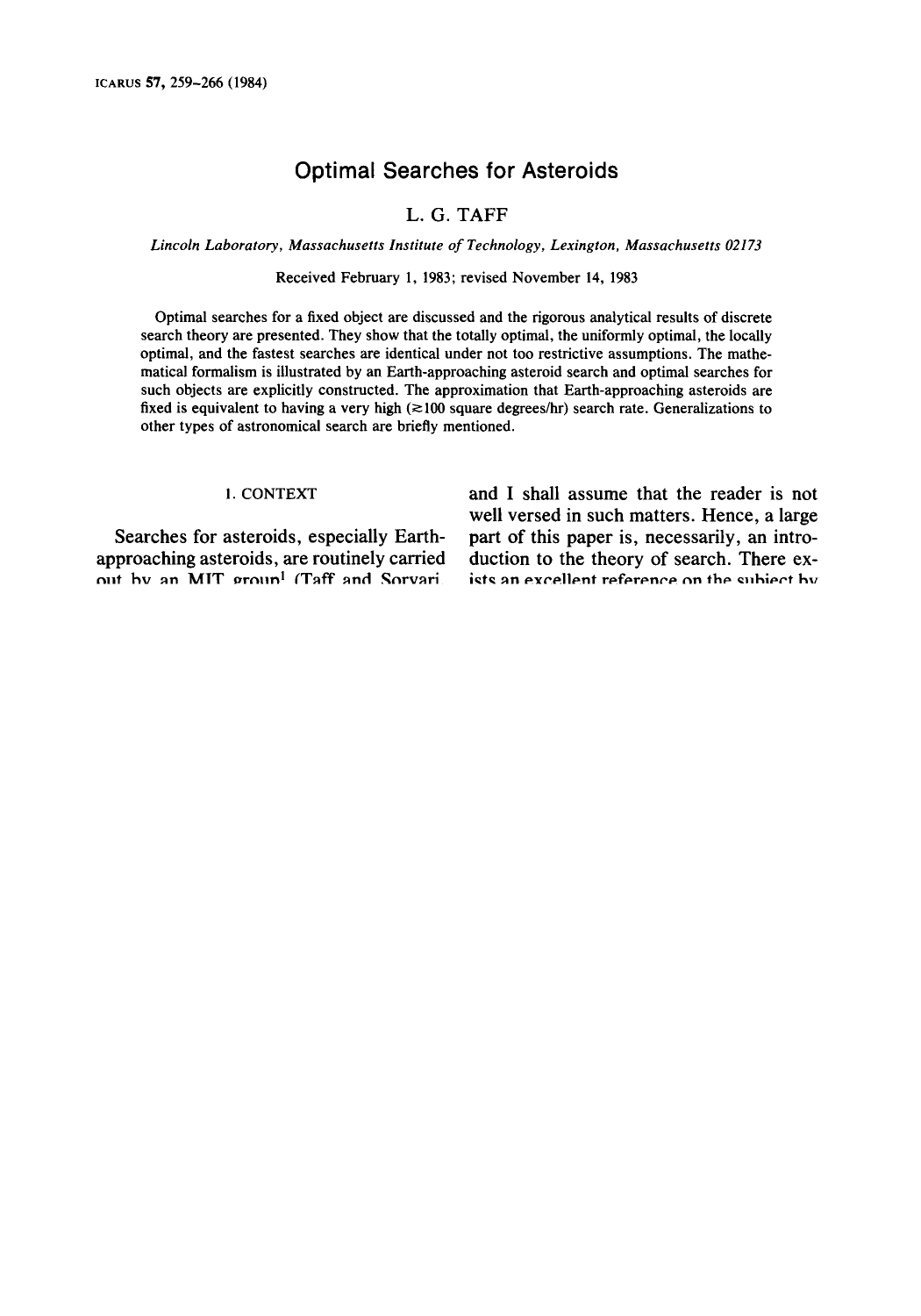30<sup>°</sup>) that we shall actually search in. Denote this search space by J.

One searches using a telescope with a finite field of view. In practice we always examine an entire field, never a fraction of a field nor more than one field at a time. Hence the search space  $J$  consists of a discrete set of fields of view. Number these by the index  $j = 1, 2, \ldots$ . In particular, since the celestial sphere encompasses  $4\pi$  sr, max ( $j$ )  $< \infty$ .

Before the minor planet is found one assigns an a priori *target distribution* on the search space *J, p: J*  $\rightarrow$  [0,1] (the notation means that  $p$  is a function defined over the set J which maps elements of J into the domain zero to unity inclusive). The target distribution is the a priori probability of finding an asteroid in field of view  $j \in J$  before one starts the search. For main belt asteroids a reasonable model for  $p$  is  $p$  is uniform over all heliocentric ecliptic longitudes and over the heliocentric ecliptic latitude range  $\langle 10^{\circ}$  (or 5° or 20°). For Earthapproaching minor planets, both because of parallax effects and the inherent spread of Earth-approaching asteroids over orbital element space (particularly in inclination), a reasonable model for  $P$  is that  $P$  is uniform over the topocentric celestial sphere. In any case

$$
\sum_{j\in J} p(j) \leq 1.
$$

When one examines a field of view (whether a video frame or an exposed plate) for an asteroid one expends a certain amount of effort trying to detect the asteroid. In the photographic case one is looking for the streak that the moving minor planet has left. In the video mode one looks for two displaced dots from frames taken at different times (and after the stars have been electronically subtracted). One may look at the same field of view several times. The cost of performing  $k$  inspections in the  $j$ th field of view is measured by a *cost function*   $c(j,k): J \times \{0,1,2,\ldots\} \rightarrow [0,\infty]$ . Clearly  $c(j,0) = 0 \forall j \in J$  (no effort implies no cost).

One could measure cost by the time spent examining a field of view plus the time spent in moving to the next field of view (this makes  $c$  nonlocal and is not desirable). Operationally we always spend the same time in each field of view (more or less). Also, because [area  $(J)$ ]<sup>1/2</sup>/slew speed  $\ll$ time spent examining a field of view, the nonlocal element of  $c$  is both unimportant and varies little. We typically spend 45 sec examining a field, the telescope slews at 4°/ sec, and we rarely search more than 500 square degrees per night. Hence [area  $(J)^{1/2}$ /slew speed = 5.6 sec. (For photographic searches it is a good approximation too because large plates are usually used; i.e.,  $6^{\circ} \times 6^{\circ}$ .) Thus I shall measure cost by time and, in the instance of the asteroid search, specialize to the case when the incremental cost of the kth examination in field of view number  $j$ , viz.,

$$
\gamma(j,k)=c(j,k)-c(j,k-1)
$$

is a constant independent of both  $i$  (i.e., the telescope is fast or the plates are large and all fields of view are treated equally) and  $k$ (e.g., the same field of view is equally well inspected each time).

When one does examine a field of view of the search space looking for an asteroid then there is a conditional probability of detecting it on or before the kth inspection of that field of view (given that it is there). This function, for field of view number  $j$  and examination k, is denoted by  $b(j,k)$ :  $J \times$  $\{0,1,2, \ldots\} \rightarrow [0,1]$ . Naturally  $b(j,0) = 0$   $\forall$  $j \varepsilon J$  (you cannot find it if you do not look for it). From the *detection function b* one can construct the probability of failing to detect the asteroid on the first  $k - 1$ scrutinizations of field of view number  $j$  and then succeeding on the kth one (given that the asteroid is in field of view number  $j$ ); viz.,

$$
\beta(j,k) = b(j,k) - b(j,k-1).
$$

There is a lot of physics and mathematics subsumed in the detection function. Clearly it depends on the asteroid's apparent mag-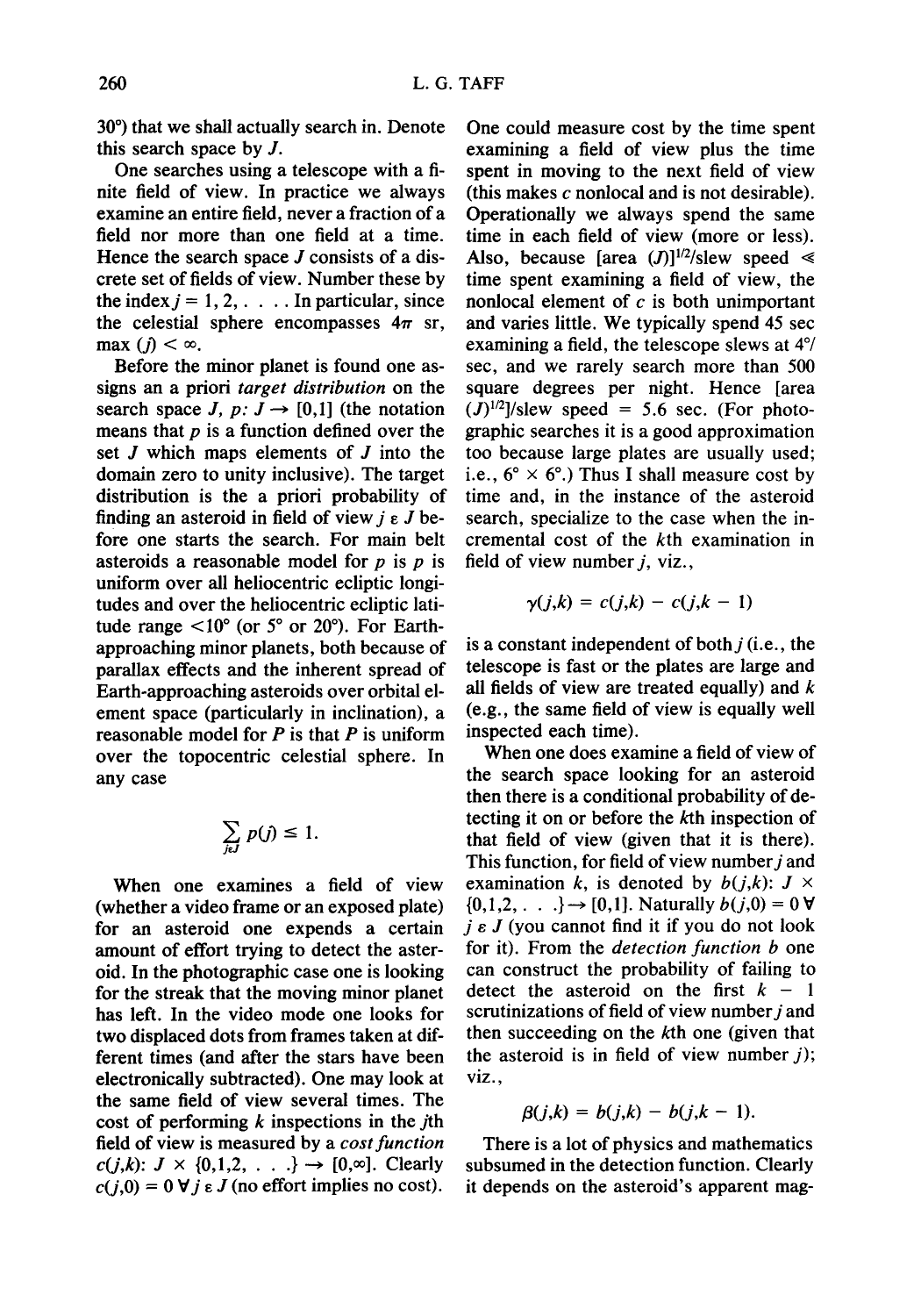

FIG. 1. Probability of detection as a function of "distance" from limiting magnitude  $m<sub>L</sub>$ . The functional form is constant/ $\{1 + \exp[5(m - m_1)]\}.$ 

nitude, the background star density, the night sky background brightness, the resolution element size of the detector(s), the false alarm probability one is willing to accept, how tired one is, etc. Since the ecliptic is unchanging, atmospheric extinction can be computed, the Moon's position is known, etc., this is a computable function. Indeed we are developing software to realistically do so in a physically correct way. Operationally, for a fixed set of external parameters, our detection probability has the shape shown in Fig. 1 where  $m_{\text{L}}$  is our quoted limiting magnitude (e.g., where the probability of detection is 50%). The form shown in the diagram will be used to compute the optimal search plans given below.

Finally I need to define a *search plan. A*  discrete search plan is a sequence  $\xi = (\xi_1, \xi_2)$  $\xi_2, \xi_3, \ldots$ . ) which tells the searcher to first look in cell  $\xi_1$ ; if the asteroid is found there then terminate the search but if the minor planet isn't found then look next in field of view  $\xi_2$ , etc. A global way to describe this is by a function which specifies the *allocation*  of effort devoted to each field of view  $j$ . To this end, define  $f: J \rightarrow [0,\infty); f(j)$  is the number of examinations in field of view number *i*.

Above I referred to searches for a fixed target. Clearly the minor planets we are trying to find are moving. Earth-approaching asteroids can have geocentric angular speeds of a degree per day (or more). I have made the assumption that even these objects are fixed when compared to our search rate. The mathematical formulation of this approximation is [area  $(J)/$ search rate]  $\cdot$  asteroid angular speed  $\le$  field of view. For our parameters [area  $(J) = 500$ square degrees, search rate  $= 100$  square degrees/hr, asteroid angular speed  $= 1^{\circ}$ day, field of view  $= 2$ <sup>o</sup>] an asteroid could traverse only one-twelfth of a field of view before the entire search is completed. Hence the real problem fits into the formalism reasonably well. For faster moving minor planets the optimal search plans developed below need to be corrected for the asteroid's motion.

## 3. OPTIMAL SEARCHES

Given the cost of searching field of view number *j* a total of *k* times,  $c(j,k)$ , the total cost of performing the search plan  $\xi$  with allocation f is

$$
C[f] = \sum_{j \in J} c(j, f(j)).
$$

The total number of examinations over all fields of view is  $\Sigma_{i \in I} f(j)$ . Similarly the total probability of minor planet detection with this allocation of effort is  $P[f]$ ,

$$
P[f] = \sum_{j\in J} p(j)b(j, f(j)),
$$

where  $b(j,k)$  is the conditional probability of finding the asteroid in field of view number  $i$  after  $k$  examinations of that field of view given that it's in that field of view.

There are four types of searches one might define as optimal. One might be interested in maximizing the total probability of detection when constrained to a given number of inspections (say  $K$ ). If the incremental cost function  $\gamma(j,k) = c(j,k) - c(j,k-1)$ is a constant, then (after a suitable renormalization) one is demanding that  $P[f]$  be a maximum for  $C[f] \leq K$ . Such a search is termed *totally optimal.* If one demanded optimality for all  $K = 1, 2, 3, \ldots$ , then the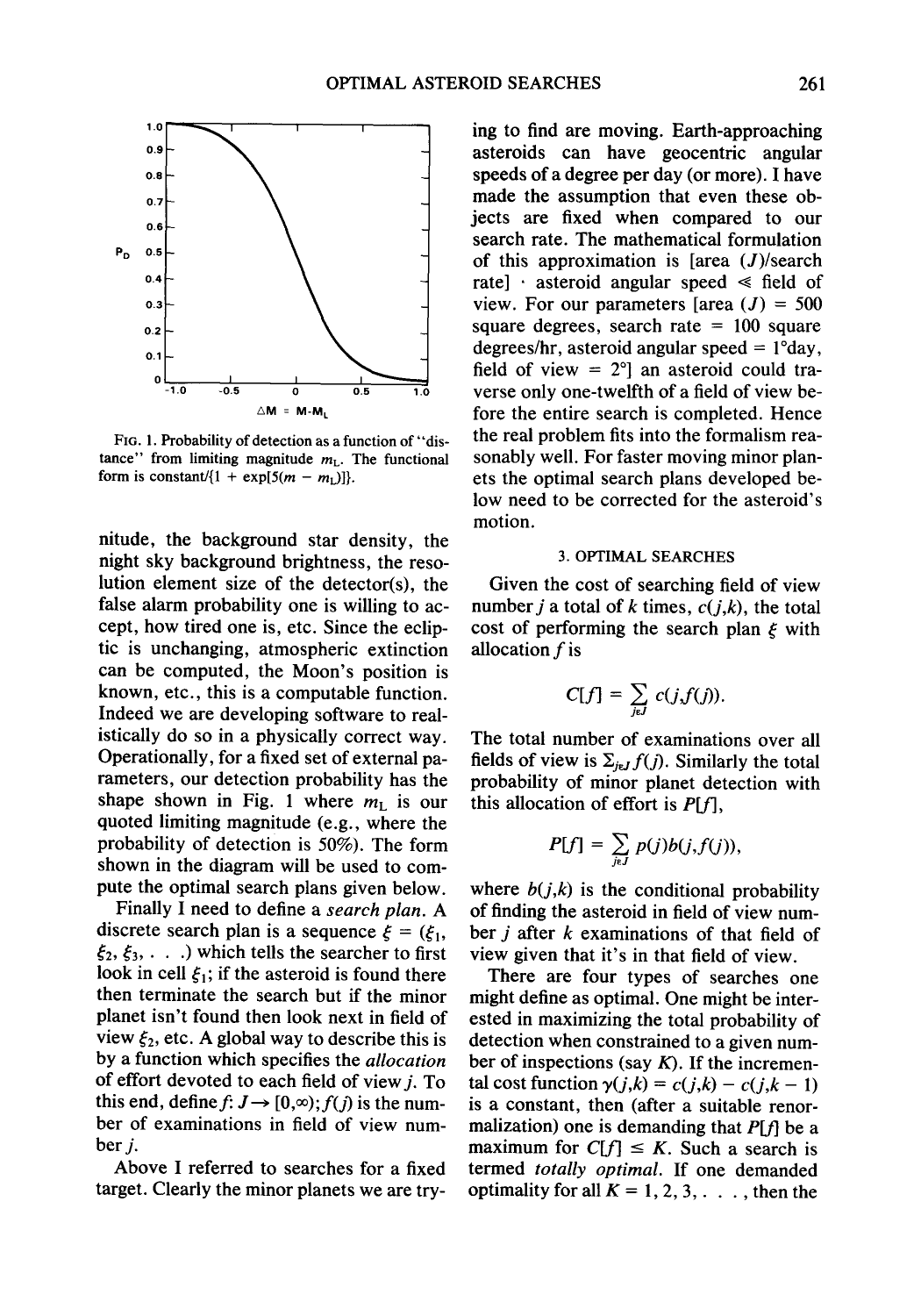search is called *uniformly optimal.* A third type of search plan that one might consider is the search plan that maximizes the probability of detection with respect to the incremental cost and does so at evey step of the search. Mathematically one finds the value of *j* which maximizes  $p(j)\beta(j,k)/\gamma(j,k)$  at each k. These searches are called *locally optimal.* Lastly one might entertain a search plan that minimized the total expected cost (i.e., was *the fastest)* to find the target.

The essential assumptions necessary to cast the asteroid search into the simplest form of the mathematical superstructure that Stone (1975) outlines are

(1) that the asteroid is stationary (i.e., search rate is high compared to the asteroid's angular speed),

(2) that the search space is discrete (i.e., a fixed field of view),

(3) that the allocation of effort is discrete (i.e., no favored fields of view), and

(4) that  $\gamma$  is bounded away from zero and  $p(j)b(j,k)/\gamma(j,k)$  is a decreasing function of j (i.e., no free examinations of a field of view and the larger the search space the more difficult to detect).

I do not believe that the physics or astronomy is strained by these strictures. In fact (5)  $\gamma$  = constant is not unreasonable (i.e., the telescope moves smartly). The important point is that under these five limitations the totally optimal search plan, the uniformly optimal search plan, the locally optimal search plan, and the fastest searches *are all identical.* Not only that, it can be explicitly exhibited. See Stone's text for the rigorous mathematical statements of the relevant theorems and their proofs.

## 4. THE SEARCH PLAN

I need just a bit more mathematics before I can exhibit the solution to the optimal search problem. The search plan  $\xi = (\xi_1, \xi_2, \xi_3)$  $\xi_3, \ldots$ ) is a sequence of values  $\xi_i \in J$  for i  $= 1,2,3, \ldots$ . These specify that the *i*th examination be in field of view  $\xi_i$  if the previous  $i - 1$  inspections failed to detect the asteroid in fields of view  $\xi_1, \xi_2, \ldots$ ,  $\xi_{i-1}$ . Let the set of all such search plans be denoted by  $\Xi$ . Introduce the probability *P[n,*  $\xi$ *]* (and the cost *C[n,*  $\xi$ *]*) of detecting the asteroid on or before the nth examination while performing search plan  $\xi \in \Xi$  (of the first *n* inspections). Finally, let  $r(j, n, \xi)$ be the number of scrutinizations out of the first  $n$  that are placed in the  $j$ th field of view while following search plan  $\xi$ . A uniformly optimal search plan [for  $y(j,k) = 1$ ; this is an unimportant normalization]  $\zeta^* \in \Xi$  is one such that

$$
P[n,\xi^*]=\max\{P[n,\xi]:\xi\in\Xi\},
$$
  
 
$$
n=1,2,\ldots,K.
$$

A locally optimal search plan  $\xi^*$  is one such that  $\xi_1$  is determined by [ $\gamma \neq 0$  necessarily]

$$
\frac{p(\xi_1)\beta(\xi_1,1)}{\gamma(\xi_1,1)} = \max_{j \in J} \frac{p(j)\beta(j,1)}{\gamma(j,1)}
$$

and having determined the field of view for the first  $n - 1$  examinations  $({\xi}_1, {\xi}_2, \ldots, {\xi}_n)$  $\xi_{n-1}$ ) the field of view for the *n*th one is determined from

$$
\frac{p(i)\beta(i,r(i,n-1,\xi)+1)}{\gamma(i,r(i,n-1,\xi)+1)} = \max_{j \in J} \frac{p(j)\beta(j,r(j,n-1,\xi)+1)}{\gamma(j,r(j,n-1,\xi)+1)}
$$

with  $\xi_n^* = i$ . Now define  $k_n = r(\xi_n, n, \xi)$ . The notation means that the nth examination of the search plan  $\xi$  is placed in field of view  $\xi_n$ and that it is the  $k<sub>n</sub>$ th time that this field of view has been searched. The average cost to find the asteroid can be expressed in a variety of ways if the limit as  $n \to \infty$  of  $P[n,\xi]$  is unity;

$$
\mu(\xi) = \sum_{n=1}^{\infty} C[n,\xi](P[n,\xi] - P[n-1,\xi])
$$
  
= 
$$
\sum_{n=1}^{\infty} \sum_{m=1}^{n} \gamma(\xi_m, k_n) p(\xi_n) \beta(\xi_n, k_n)
$$
  
= 
$$
\sum_{m=1}^{\infty} \sum_{n=m}^{\infty} \gamma(\xi_m, k_n) p(\xi_n) \beta(\xi_n, k_n)
$$
  
= 
$$
\sum_{m=1}^{\infty} \gamma(\xi_m, k_m) (1 - P[m-1,\xi])
$$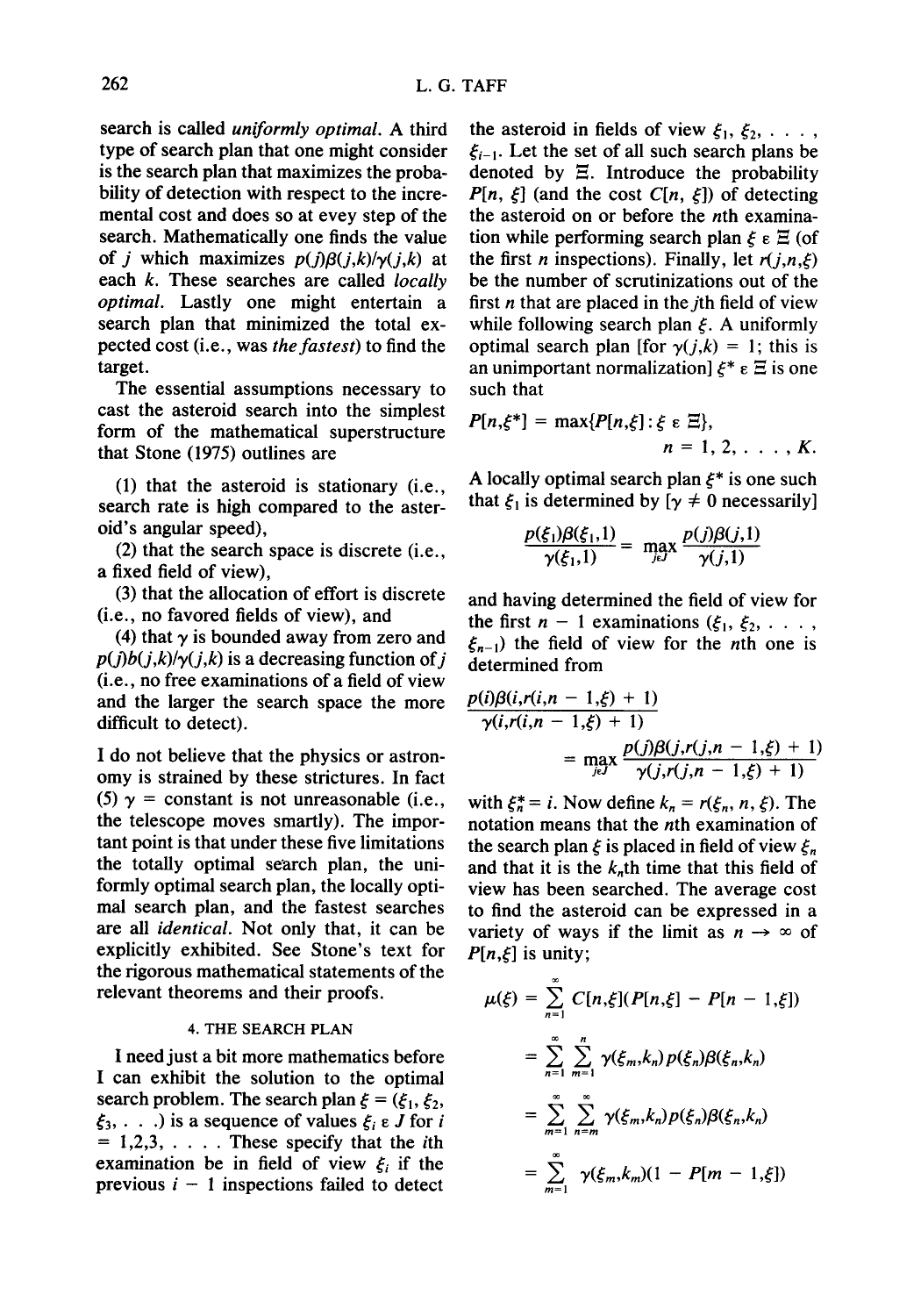since  $P[0,\xi] = 0$ . If  $\gamma(j,k) = 1$  then this reduces to

$$
\mu(\xi) = \sum_{n=0}^{\infty} (1 - P[n,\xi]).
$$

Now I can exhibit the solution explicitly. Under the assumptions outlined above if  $q_i$ is the probability of detecting the asteroid after a single examination of field of view number  $j$  (given that it is in field of view number  $j$ ) then, as each inspection is an independent event, the incremental conditional probability of detection  $\beta(j,k)$  =  $b(j,k) - b(j,k-1)$  is given by

$$
\beta(j,k) = q_j (1 - q_j)^{k-1} \text{ for } j \in J, k = 1, 2, \ldots
$$

Normalize such that  $y(j,k) = 1 \forall j \in J, k =$  $1, 2, \ldots$ , and suppose that an allocation  $f(j)$  has total cost (i.e., number of inspections)  $K$ ,

$$
\sum_{j\in J} f(j) = K.
$$

The total probability of detection for this allocation of effort will be

$$
P[f] = \sum_{j \in J} p(j)b(j, f(j))
$$
  
=  $\sum_{j \in J} p(j)[1 - (1 - q_j)^{f(j)}].$ 

Consider the search plan defined by one makes the nth inspection in field of view number  $i \in J$  such that

$$
p(i)q_i(1 - q_i)^{r(i, n, \xi)}
$$
  
= 
$$
\max_{j \in J} p(j)q_j(1 - q_j)^{r(j, n-1, \xi)}.
$$

Then  $\zeta = \zeta^*$  and is optimal (in all senses). This result is due to Chew (1967). Since  $J$  is finite the existence of an  $i$  satisfying the above is guaranteed. If one exploits the uniformity of the target distribution  $p$  over the search space *J*, then the result is even simpler,

$$
q_i(1 - q_i)^{r(i, n, \xi)} = \max_{j \in J} q_j (1 - q_j)^{r(j, n-1, \xi)}. (1)
$$

## 5. SEARCH PLAN CONSTRUCTION

I have already argued that the a priori target distribution  $p(j)$  can be approximated by a defective uniform distribution over the search space. In fact,  $\Sigma_{i\epsilon J}p(j) = \text{area} (J)/4\pi$ . I have also argued that the incremental cost function is homogeneous over J and independent of the number of looks,  $\gamma(j,k)$  $= 1$  (in appropriate units). The probability of detection of the minor planet in field of view number  $j$  (given that the asteroid is there) is  $q_i$ . This depends principally on the apparent magnitude of the minor planet and the night sky background. Three effects tend to make asteroids fainter; atmospheric extinction, loss of brightness due to increasing phase angle, and increasing distance (heliocentric or geocentric).

The extinction is modeled as usual,

$$
\varepsilon = \varepsilon_z \sec z,
$$

where  $z$  is the topocentric zenith distance and  $\varepsilon_z$  is the extinction per unit air mass. I have used a value of 0.13 mag/air mass for  $\varepsilon$ <sub>z</sub>. For the phase function in magnitudes I've used the Gehrels and Tedesco (1979) results,

$$
B(1,0) = B(1,\theta) + 0.538
$$
  
- 0.134  $|\theta|^{0.714} - 7l$ , for  $|\theta| < 7^{\circ}$ 

$$
B(1,0) = B(1,\theta) - \theta l \text{ for } |\theta| \geq 7^{\circ},
$$

where  $B(1,0)$  is the absolute B magnitude and  $B(1,\theta)$  is the apparent magnitude corrected for phase angle  $\theta$ . The parameter of the linear part of the phase function in magnitudes  $l = 0.039$  mag/deg. The illustrative search plans in Figs. 2 and 3 presume a geocentric distance of 0.5 AU at opposition.

For asteroids very much brighter than our limiting magnitude  $(m - m_L < -1<sup>m</sup>)$  the probability of detection is essentially unity. For asteroids very much fainter than our limiting magnitude  $(m - m_L > 1<sup>m</sup>)$  the probability of detection is essentially zero; see Fig. 1. Hence, the most interesting range from the point of view of planning a search is the regime  $|m - m<sub>L</sub>| < 1/2<sup>m</sup>$ . The search plans shown in Fig. 2 are for midnight on a winter solstice night and a  $B(1,0) = m<sub>L</sub> - 1<sup>m</sup>$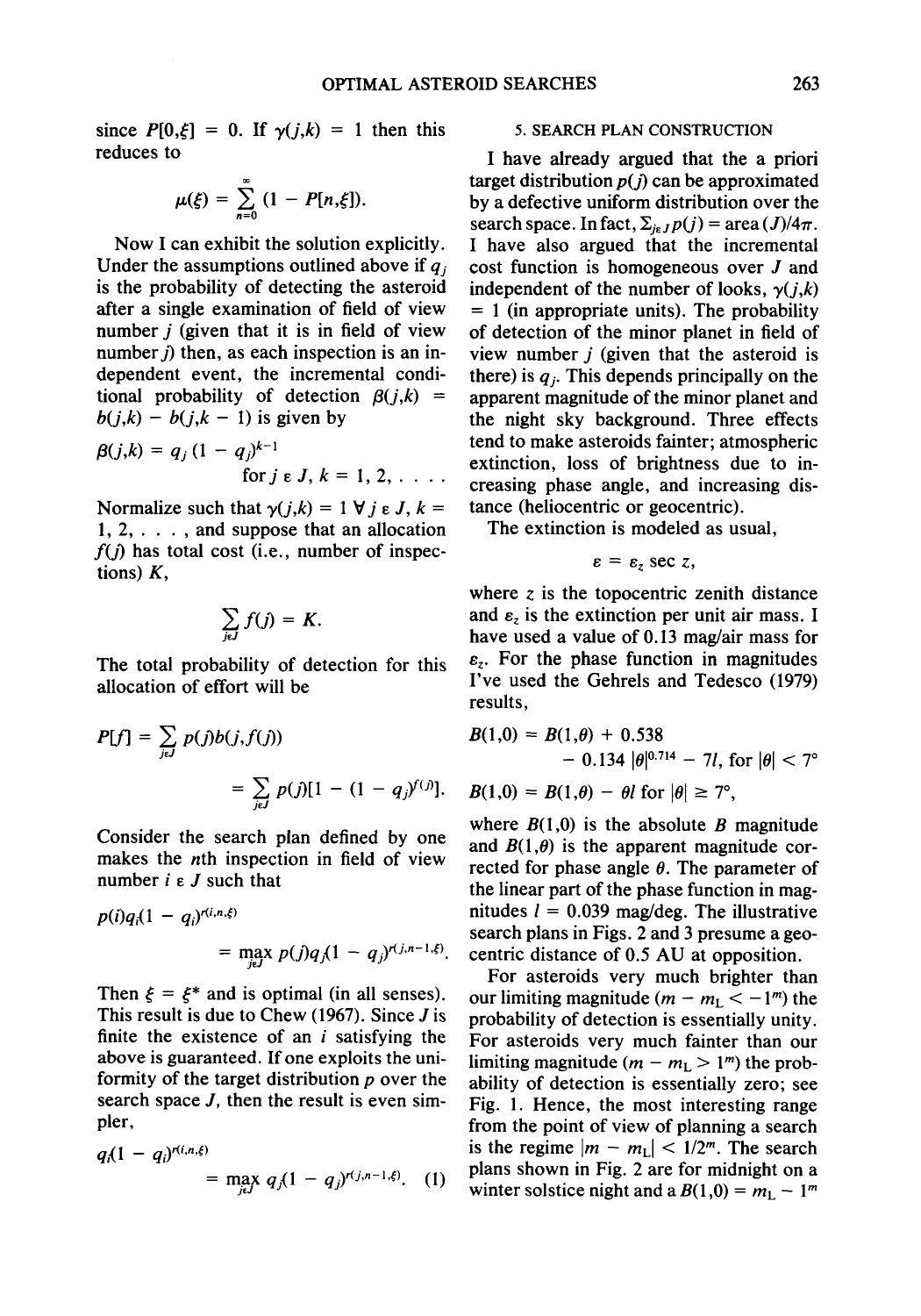**264 L.G. TAFF** 

| a                      | NORTH                       | 145 | 136 | 121        | 100       | 81        | 72         | 60                     | 53                     | 54                      | 59             | 71         | 82          | 99        | 122        | 135 |
|------------------------|-----------------------------|-----|-----|------------|-----------|-----------|------------|------------------------|------------------------|-------------------------|----------------|------------|-------------|-----------|------------|-----|
|                        | DECLINATION<br><b>SOUTH</b> | 139 | 126 | 104        | 80        | 63        | 46         | 38                     | 29                     | 30                      | 37             | 45         | 64          | 79        | 103        | 125 |
|                        |                             | 137 | 118 | 96         | 70        | 48        | 28         | 20                     | 13                     | 14                      | 19             | 27         | 47          | 69        | 95         | 117 |
|                        |                             | 131 | 112 | 86         | 62        | 40        | 22         | 10                     | з                      | 4                       | 9              | 21         | 39          | 61        | 85         | 111 |
|                        |                             | 132 | 110 | 84         | 58        | 36        | 18         | 8                      | 1                      | $\mathbf{z}$            | $\overline{7}$ | 17         | 35          | 57        | 83         | 109 |
|                        |                             | 138 | 116 | 90         | 66        | 43        | 26         | 12                     | ×<br>5                 | 6                       | 11             | 25         | 44          | 65        | 89         | 115 |
|                        |                             | 140 | 124 | 102        | 76        | 50        | 34         | 24                     | 15                     | 16                      | 23             | 33         | 49          | 75        | 101        | 123 |
|                        |                             | 146 | 134 | 114        | 92        | 74        | 52         | 42                     | 31                     | 32                      | 41             | 51         | 73          | 91        | 113        | 133 |
|                        |                             | 149 | 144 | 128        | 108       | 94        | 77         | 68                     | 55                     | 56                      | 67             | 78         | 93          | 107       | 127        | 143 |
|                        |                             | 150 | 148 | 142        | 130       | 120       | 105        | 98                     | 87                     | 88                      | 97             | 106        | 119         | 129       | 141        | 147 |
| <b>WEST</b>            |                             |     |     |            |           |           |            |                        |                        |                         |                |            | <b>EAST</b> |           |            |     |
| <b>RIGHT ASCENSION</b> |                             |     |     |            |           |           |            |                        |                        |                         |                |            |             |           |            |     |
|                        | <b>b</b> NORTH              | 145 | 136 | 121        | 100       | 81        | 72         | 60                     | 53                     | 54                      | 59             | 71         | 82          | 99        | 122        | 135 |
|                        |                             |     |     | 104        | 187<br>80 | 154       | 166        | 194<br>38              |                        |                         | 195            | 167        | 155<br>64   | 186<br>79 | 103        |     |
|                        | DECLINATION<br><b>SOUTH</b> | 139 | 126 | 193        | 153       | 63<br>185 | 46         |                        | 29                     | 30                      | 37             | 45         | 184         | 152       | 192        | 125 |
|                        |                             | 137 | 118 | 96<br>177  | 70<br>170 | 48        | 27         | 20                     | 13                     | 14                      | 19             | 28         | 47          | 69<br>171 | 95<br>176  | 117 |
|                        |                             | 131 | 112 | 86<br>161  | 62<br>190 | 40        | 21         | 10                     | 3                      | 4                       | 9              | 22         | 39          | 61<br>191 | 85<br>160  | 111 |
|                        |                             | 132 | 110 | 84<br>158  | 58<br>198 | 35        | 17         | 8                      | 1                      | $\overline{\mathbf{z}}$ | $\overline{z}$ | 18         | 36          | 57<br>199 | 83<br>159  | 109 |
|                        |                             | 138 | 116 | 90<br>169  | 66<br>182 | 43        | 25         | 12                     | $\star_{\overline{5}}$ | 6                       | 11             | 26         | 44          | 65<br>183 | 89<br>168  | 115 |
|                        |                             | 140 | 124 | 102<br>188 | 76<br>156 | 50        | 34         | 24                     | 15                     | 16                      | 23             | 33         | 49          | 75<br>157 | 101<br>189 | 123 |
|                        |                             | 146 | 134 | 114        | 92<br>173 | 74<br>164 | 52         | 42                     | 31                     | 32                      | 41             | 51         | 73<br>165   | 91<br>172 | 113        | 133 |
|                        |                             | 149 | 144 | 127        | 108       | 94<br>175 | 77<br>151  | 68<br>180              | 55<br>201              | 56<br>200               | 67<br>181      | 78<br>150  | 93<br>174   | 107       | 128        | 143 |
|                        |                             | 202 | 148 | 142        | 130       | 120       | 105<br>196 | 98<br>179              | 87<br>162              | 88<br>163               | 97<br>178      | 106<br>197 | 119         | 129       | 141        | 147 |
| <b>EAST</b><br>WEST    |                             |     |     |            |           |           |            |                        |                        |                         |                |            |             |           |            |     |
|                        |                             |     |     |            |           |           |            | <b>RIGHT ASCENSION</b> |                        |                         |                |            |             |           |            |     |

FIG. 2. Seach plans for a bright (a) and a fainter, by 0<sup>m</sup>6, (b) asteroid at midnight on a winter solstice **night. The number(s) in the boxes are those examinations of the optimal search plan this field of view of the search space examined.** 

space J was chosen to be the  $20^{\circ} \times 2^{\text{h}}$  (decli- 150 fields of view in the search space. We nation  $\times$  right ascension) area on the celes- look first in the field of view with the high**tial sphere centered at opposition. Note est probability of detection and choose subthat this prejudices the search plan toward sequent fields of view based on Eq. (1). A the intuitively obvious region of the celes- simple, repetitive enumeration through Eq. tial sphere. (The latitude of our observatory (1) determines the field of view order. Fig**is 33°49'.) Each field of view of the search ure 3 shows the  $m_L - 1/2^m$  case at midnight

**(Fig. 2a), or**  $m_L - 1/2^m$  **(Fig. 2b). The search** space is a square, 2° per side, and there are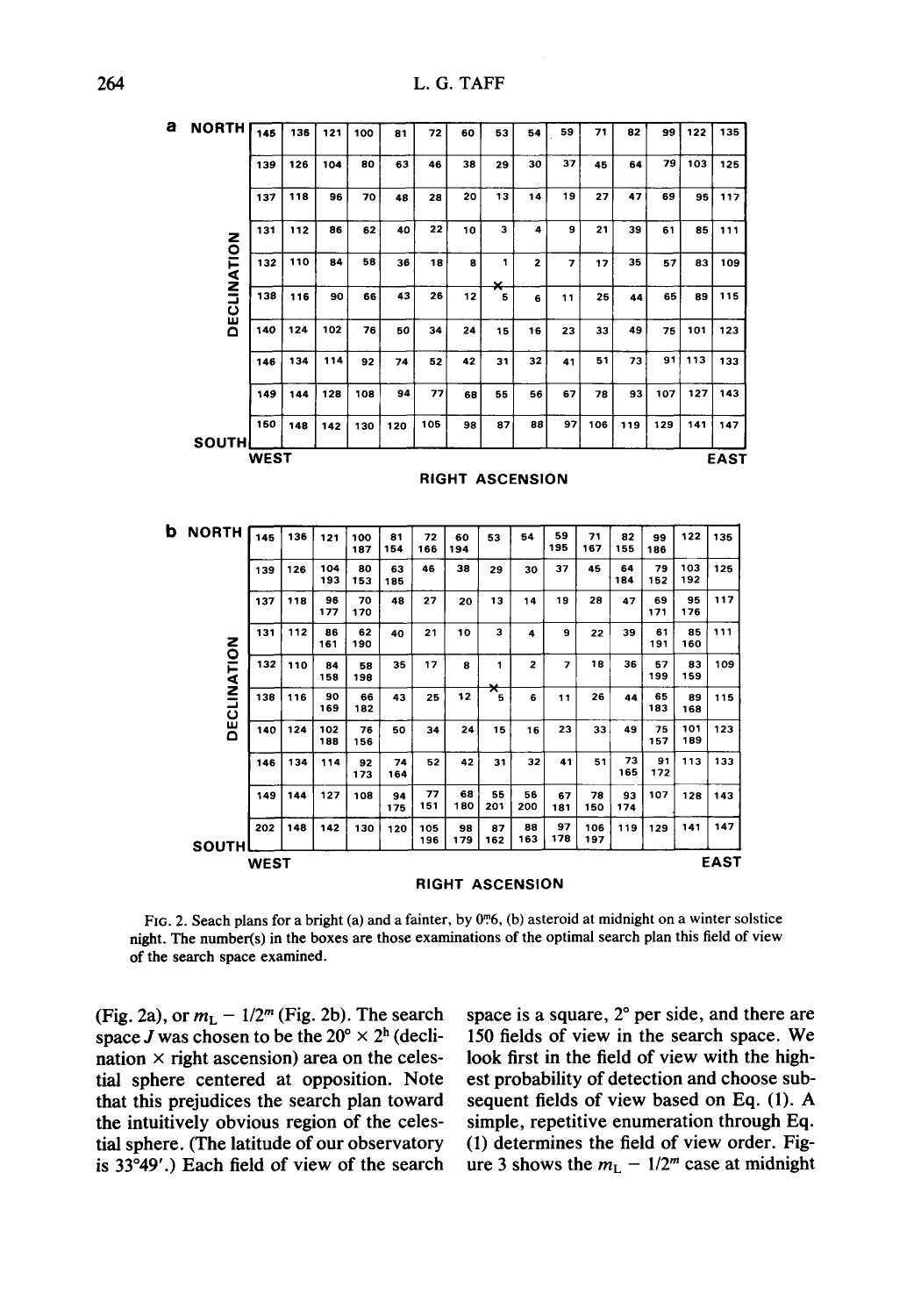| <b>SE 528</b> | <b>ត</b> ក្តី គួន                              | និទ្តីឌី                 | និន្តនិ         | 58893                  | 335\$\$                     | 83333             | 55885          | 8882         | $\frac{2}{3}$   | EAST         |
|---------------|------------------------------------------------|--------------------------|-----------------|------------------------|-----------------------------|-------------------|----------------|--------------|-----------------|--------------|
| និទ្ធិទី      | 7522<br>752                                    | 7224                     | 5578            | <b>Part</b><br>1874    |                             | 22128             | <b>28838</b>   | <b>86356</b> | <b>\$\$\$\$</b> |              |
| ទីខ្លួន       | 58,58                                          | 5233                     | 5983            | ទំនុំ<br>ទទួក ទ        | ក្ខន្តធ្                    | 89 A 52<br>9 A 52 | zasa           | 38552        | 5952            |              |
| 3350          | 788                                            | 328                      | 328             | 428                    | <b>a 2 3 5</b><br>a 5 4 5 6 | <b>GE 565</b>     | <b>sage</b>    | 23332        | <b>11338</b>    |              |
| 428           | $\begin{array}{c} 33 \\ 25 \\ 379 \end{array}$ | 898                      | ក្ខក្នុ         | 758                    | $\frac{5}{2}$ $\frac{3}{2}$ | 5 2 3 3           | នី តិ តិ និ    | <b>BRACE</b> | <b>23253</b>    |              |
| 350           | 250                                            | 789                      | a<br>981<br>981 | - 95<br>579            | 163                         | 725               | ទិដ្ឋិនិន្ទ    | 28858        | ****            |              |
| និទ្ធិ        | $-5.5$                                         | ុ និ ខ្ល                 | $rac{4}{218}$   | 237                    | ិ<br>ភូមិ                   | 7288              | និត្តិខ្លួ     | ខ្នួន្តទូន្ត | <b>FRASS</b>    | ASCENSION    |
| នក្នុង        | $154$<br>$154$                                 | $=$ 3 $^{\circ}_{\rm 5}$ | n 9<br>7        | $\frac{2}{36}$         | $\frac{192}{577}$<br>ж      |                   | <b>3</b> 9 8 9 | នន្តន្តដូ    | 28562           | <b>RIGHT</b> |
| 358           | <b>지 문음</b>                                    | 798                      | $185$<br>$567$  | $^{6}$ $\frac{38}{10}$ | $162$<br>$473$              | 4280              | 7588           | 28878        | <b>XARSE</b>    |              |
| <b>485</b>    | 388                                            | 788                      | នក្ខខ្ន         | ង ទី ភ្នំ              | 328                         | និទ្ធិទី          | នទ្ធន្ន        | ennee        | 83858           |              |
| ****          | 45.8                                           | 928                      | $m = 3$         | 3.28                   | នក្នុងន                     | និដ្ឋិនិទ្        | ទីក្តីឆ្ន      | និន្ទីទីទី   | <b>22386</b>    |              |
| 8888          | ទី និងទី                                       | 5233                     | នទ្ធន្ន         | ទិដ្ឋិនិ               | 7589                        | នីទ្ធិដូឆ្ន       | 55395          | <b>28538</b> | <b>Esas</b>     |              |
| 3588          | <b>2252</b>                                    | <b>2223</b><br>223       | $7800$<br>$770$ | 88888                  | និទ្ធិ ទឹ                   | <b>BREEB</b>      | <b>28352</b>   | ត្តគ្នួន     | 4858            |              |
| 3537          | នខ្លួន្ទ                                       | នន្តន្ទ                  | 3.583           | 28802                  | 23393                       | ន្តិដឹងទីន        | 88558          | <b>8882</b>  | ន្លិន្លិ        |              |
| <b>ERRSE</b>  | <b>BR#88</b>                                   | ទីភ្នំដូន                | 12355           | <b>93398</b>           | 28835                       | *****             | <b>FAGS5</b>   | \$\$5\$      | 583             | <b>WEST</b>  |
| <b>HTAON</b>  |                                                | <b>HTUOS</b>             |                 |                        |                             |                   |                |              |                 |              |

**I**  II **E = 8**  r~ M

**~2**